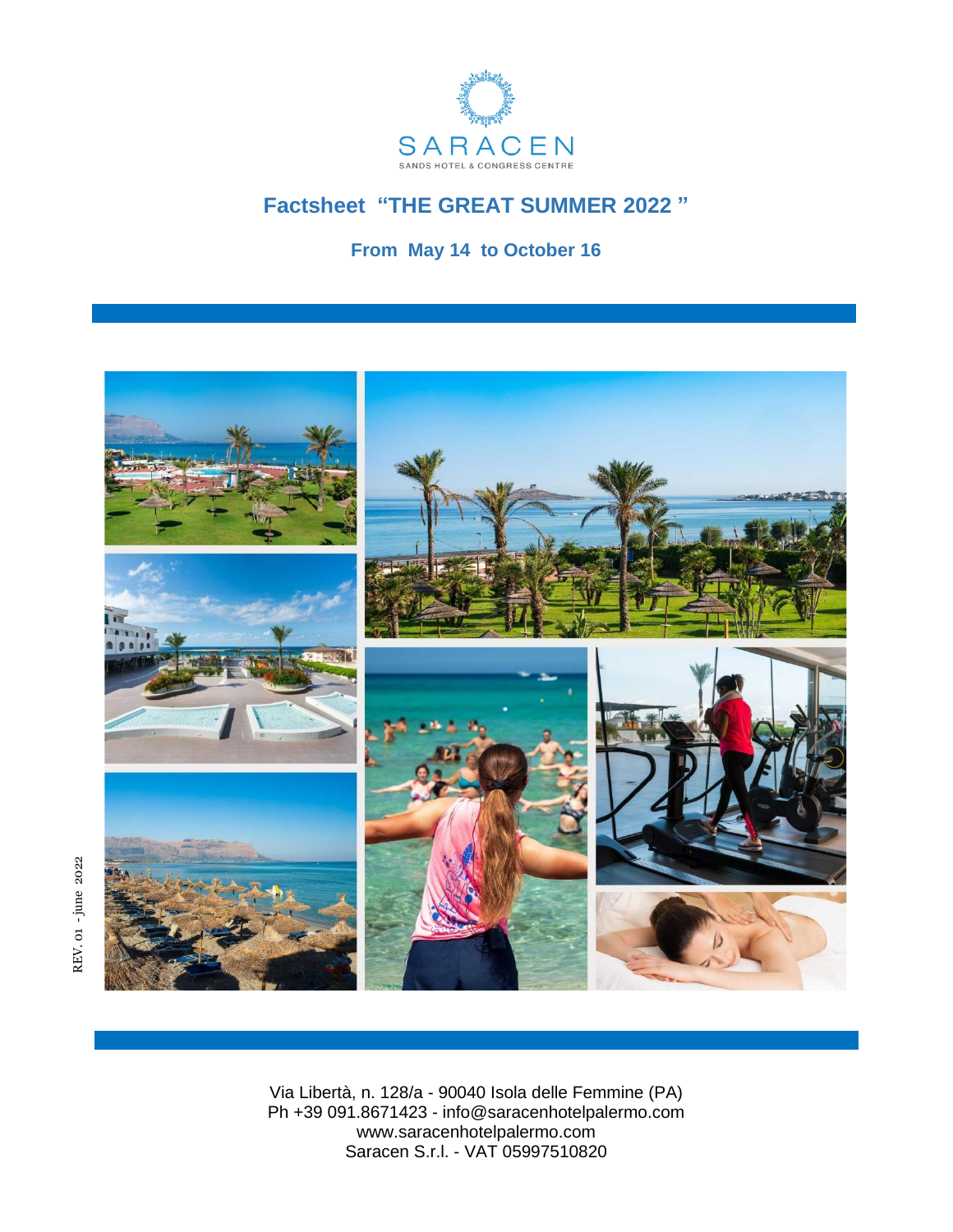# **LOCATION**

**Saracen Sands Hotel** overlooks at one of the most beautiful beaches on the Western coast of Sicily, Isola delle Femmine. It is located about 10 minutes from "Falcone and Borsellino" Palermo airport and it is just 15 minutes far from Palermo historical city center, one of the most attractive Mediterranean cities. The Hotel is situated in a beautiful frame and it is surrounded by a natural context among the mountains Mollica and Raffo Rosso, the promontory of Capo Gallo and Punta Raisi and the Mediterranean Sea. Close to the Hotel, you will find Mondello and Sferracavallo, picturesque sea villages, and the marine protected area of Capo Gallo - Isola delle Femmine, which gives the name to the fishermen village.

All the Staff is highly Guest oriented. Our Staff will welcome you and be available for all your needs.

## **ROOMS**

The 238 huge and bright rooms have a clear Mediterranean style. Design elements and colours are connected with our Sicilian land.

The Hotel is provided with twin/double, triple and quadruple rooms and different categories: Standard**,**  Classic**,** Superior and Superior Plus. Our rooms offer air conditioning, telephone, safe, WI-FI, 32 "TV, mini fridge and private bathroom with shower or bath.

*For further details [click here](https://www.saracenhotelpalermo.com/en/rooms/)*

## **COMFORT PACKAGE**

Accommodation in Classic room, welcome drink and sunbeds in our private beach between the fourth and the sixth row.

## **COMFORT PLUS PACKAGE**

Accommodation in Superior room, reserved table for the room occupants in our restaurant with table service, 4 course menu and drinks in bottle included, sunbeds in our private beach between the first and third row.

## **CHECK-IN**

Rooms and sunbeds in our private beach are available from 3.30 pm of the arrival day. At the arrival, you must show ID documents of each person of the booking, including minors (according the art. 109 of the Testo Unico della Legge di Pubblica Sicurezza). In case of missed child identification, the guest will have a lower reduction for the child.

# **CHECK-OUT**

Rooms must be vacated by 10.30 am on the day of departure, sunbeds in our private beach must be vacated by 1.00 pm

# **SMART CARD**

The payment of the drinks takes place through Smart Card, a rechargeable card delivered by the reception to the guest at the check-in and that must be returned to the reception at the check-out. In case of non-return or damage, a fine of  $\epsilon$  2.00 will be applied.

## **ZISA AND MAREDOLCE RESTAURANTS**

A rich buffet is served for breakfast. Lunches and dinners are buffet style with show-cooking and include the following beverages: filtered water and local wine in carafes. There is a reserved table. Weekly stays are inclusive of various gastronomic surprises with themed nights.

# **SNACK**

At 11.00 am and at 8.00 pm in the marked points.

# **BAR**

Bar hall available 24/7. Pool Relax bar 10.00 am / 00.00 am- pool Belvedere bar 10.00 am / 1.00 pm and 3.00 pm / 7.00pm - beach bar 10.00 am / 1.00 pm and 3.00/7.00 pm. Besides: Restaurant bar 12.30 pm / 3.00 pm and 7.00 pm / 10.30 pm and bar lounge Terrazza Marine **LOUNGE BAR TERRAZZA MARINE** every night 8.30 pm / 00.00 am with piano bar.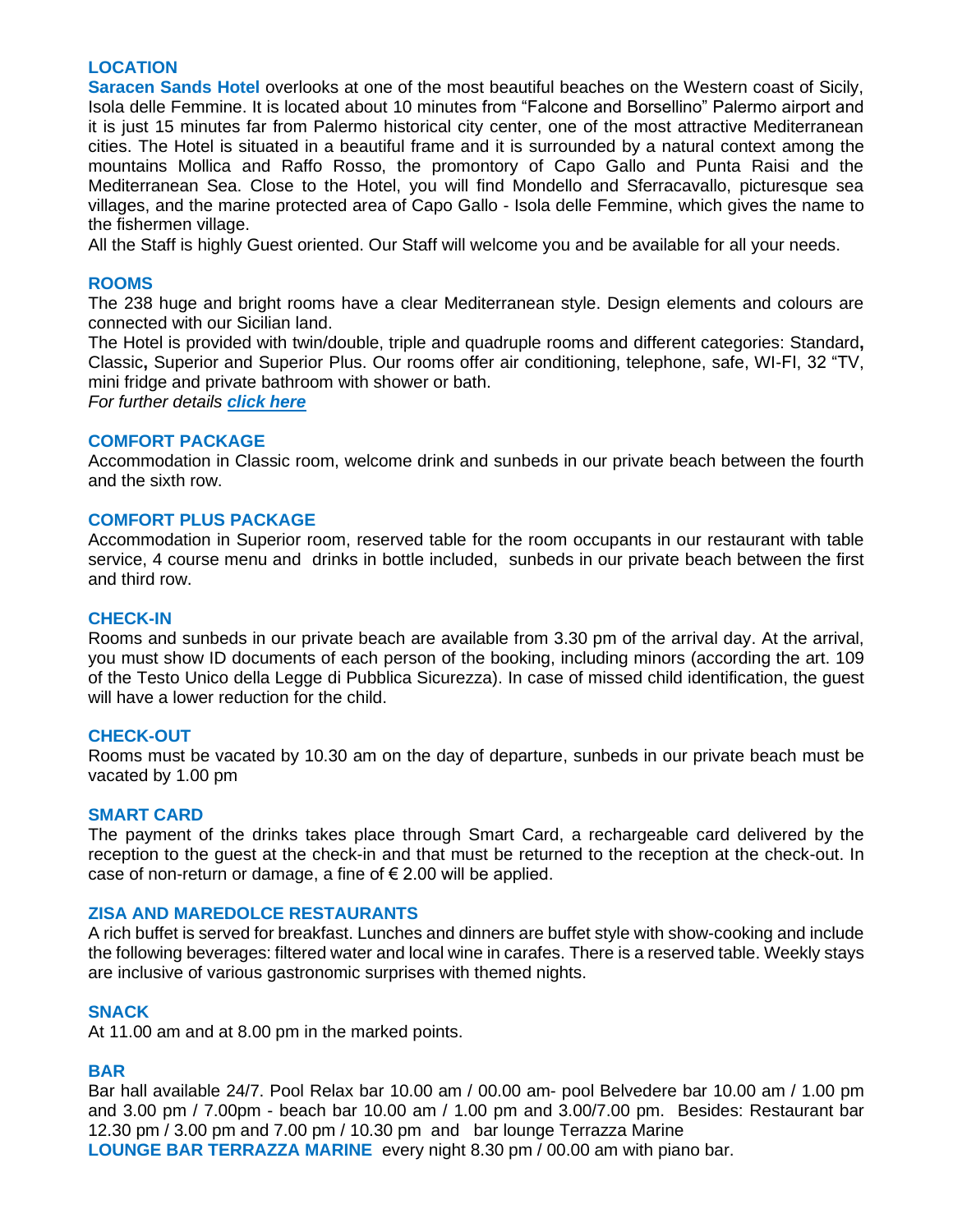## **ALL INCLUSIVE**

It is available for the whole stay for all the room occupants, from 10.00 am to 11.00 pm. It provides personal drinks until 2.00 pm of the departure day at the Bar and the Restaurant as specified below:

 **Bar:** espresso, decaffeinated, barley coffee, espresso with a spot of milk, even soy milk, American coffee, ginseng coffee; cappuccino; tea and infusions; non-alcoholic draft drinks in 20 cl glass chosen from those proposed by the hotel; 20 cl beer in a glass; granite; vermouth (white and red), limoncello. Hotel selection for the following drinks: white and red wine by the glass, flûte of prosecco, a choice of 2 bitters, liquors, aperitifs and a choice of 2 grappas. Cocktails, champagne and all the special liquors of the menu are excluded.

 **Restaurant:** espresso, decaffeinated, barley coffee, espresso with a spot of milk, even soy milk. Lunch and dinner: 40 cl draft beverages per person choosing among beer, orange juice and coke. The All inclusive formula cannot be used to offer drinks to third parties.

It can be revoked by the hotel staff at any time by returning to the chosen arrangement price. To access the service, you need to use the Smart Card and wear the specific bracelet.

#### **PIZZERIA "AL SARACENO"**

From 28/05 to 25/09, our pizzeria is available from Thursday to Sunday (closed on Mondays), upon reservation and upon payment

From Thursday to Friday, for those who purchase the Comfort Plus Package, there is the possibility of replacing the dinner, allowed only once, upon reservation.

## **FOOD INTOLERANCES**.

Although we cannot offer personalized menus for individual guests, in case of food allergies or intolerances, we guarantee on request 1 food for each course with the exception of desserts.

#### **MOMS' KITCHEN AREA**

It is an equipped area to prepare meals for babies from 0 to 36 months. This area is available 24/7.The access is with your keycard. Here you can find induction cooktops, microwave, blender, bottle warmer, fridge, crockery and food products for babies.

## **CLUB CARD**

The club card is included in the rates. It includes the use of the swimming pools and beach; tennis court; soccer, beach volleyball, volleyball and bowls fields; table tennis; entrance to the fitness room; wind surf; yoga; cooking classes; various games in the pool/beach; tournaments; cabaret and shows. Paid services: bike and car rental, pedal boats, specific sailing and wind surf courses, motorboat excursions to the close islet and much more. Water Sport Center by Chelonia.

# **ENTERTAINMENT**

Available with daytime and evening entertainment Summer show every night in the amphitheater. A reliable and fun staff will involve guests of all ages.

**MINI CLUB 4/7 YO** with dedicated activities: from music to scientific curiosities in spaces equipped also with "inflatable" games. Possibility to have meals with the staff in a dedicated area.

**MID CLUB 8/12 YO** with adventure and fun activities. Possibility to have meals with the staff in a dedicated area.

**JUNIOR CLUB 13/16 YO** with sports activities, tournaments, photo contests. Possibility to have meals with the staff.

#### *For further details, [click here](https://www.saracenhotelpalermo.com/en/the-great-summer/entertainment/)*

Piano bar and reduced entertainment from 14/05 to 06/06 and from 24/09 to 16/10.

## **PRIVATE BEACH**

White sandy beach. Each room is entitled to its own umbrella with two sunbeds. You enter the beach directly from the hotel through a private underpass. The Comfort Package provides umbrella positions from the fourth to the sixth row. The Comfort Plus Package provides umbrella positions from the first to the third row.